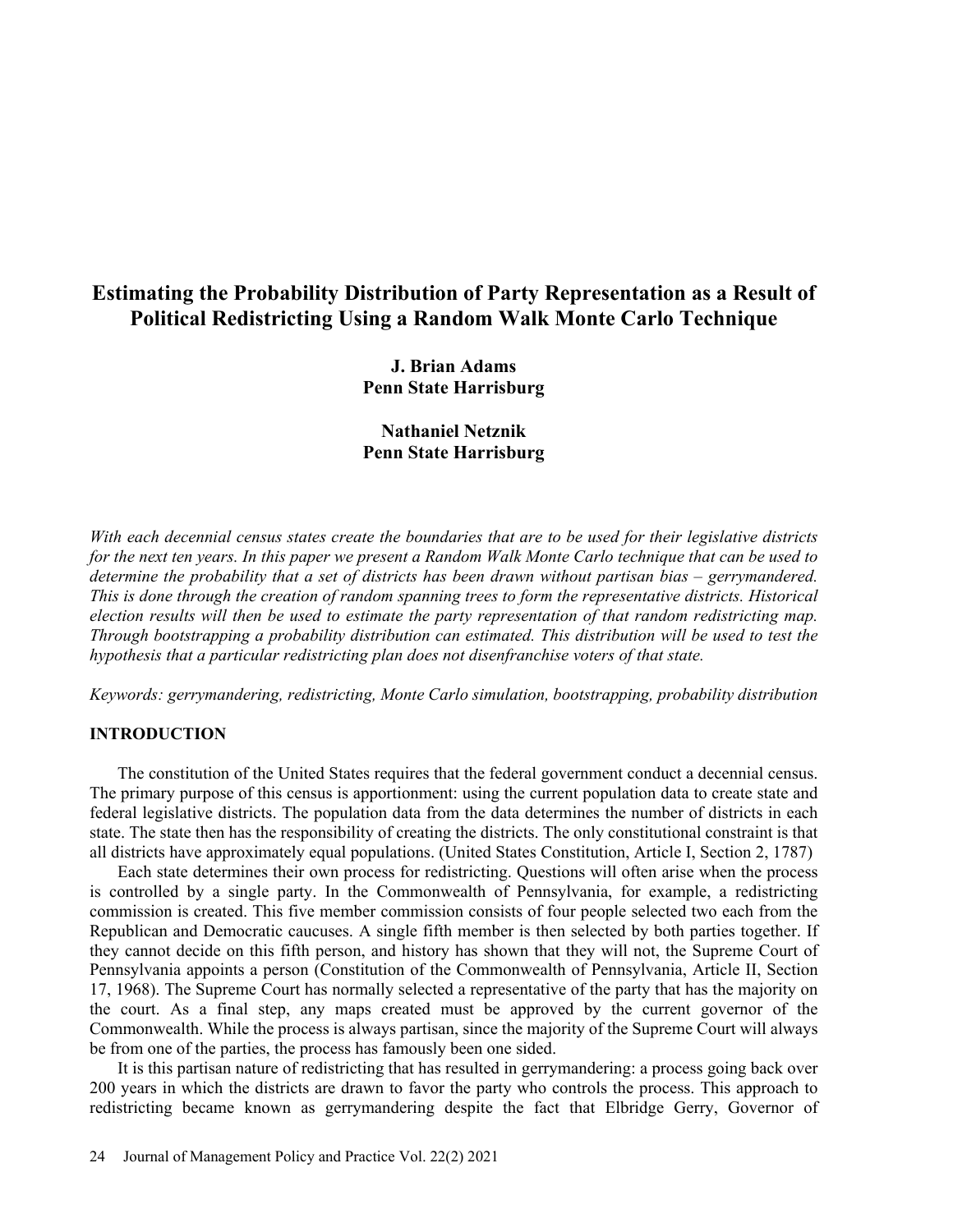Massachusetts in 1812 from whom it is named was opposed to the district map that was created and approved (Spann, 2020).

Gerrymandering is not new; in fact it has been common since the nineteenth century. Until recently it was limited by the time consuming nature of the process. But modern computers have made it possible to create districts in which one party has such complete control that it has eliminated any interparty competition (Kang, 2020). Many of the issues with today's political climate have been attributed to this gerrymandering. The theory is that if the district has no possibility of competition from the outside – another party – then the competition becomes internal. In this case any challenge to the incumbent will be in the primary election by a member of their own party. It is well documented that since voters in primaries tend to the extreme of their party's ideology, the threat of being primaried will often push candidates to these more extremes.

While there has been a push over the past ten or so years to eliminate the partisan redistricting in favor of a non-partisan committee to draw the maps, in most states the change has not been implemented. Instead, most states continue to have elected representatives from the political parties to create the districts.

This is not to say it has not had legal challenges. On the state level, the Supreme Court of Pennsylvania ruled that Congressional maps drawn in 2012 disenfranchised voters by not having their votes count equally. They ordered the legislature to redraw the maps for the 2018 election (League of Women Voters of Pennsylvania, et al. v. Commonwealth of Pennsylvania et. al., 2018).

At the federal level the Supreme Court of the United States did not take the same course. Instead, while ruling that the individual states have the right to create biased districts, they also stated that there is not a standard or mandated method to test if the districts were indeed unfair. In this case, the Robert's court stated

"determining when political gerrymandering has gone too far" cannot be grounded in a "limited and precise rationale" because the issue "lacks judicially discoverable and manageable standards for resolving." (Rucho v. Common Cause, et al , 2019)

The legal aspects are best left to attorneys and legislators. But the issue of manageable standards may be more addressable.

The issue of the probability of a particular outcome has recently become a topic of research. In a recent paper an attempt is made to evaluate the degree of partisanship that results from the hyperpartisan redistricting (Burden & Smidt, 2020). In this paper the authors have used the simulation techniques to estimate the probability distribution of a known set of district maps.

It is hypothesized that if a probability distribution of the expected party representation in the districts were known, then an interval estimate can be made as to what a fair district map might be. In this case we would define fair as one that is likely – within some probability p to occur if the districts had been assigned randomly. This has been attempted using Markov Chains (Barkstrom, Dalvi, & Wolfram, 2018). In this model the authors created random districts then calculated an estimate election outcome. Their hypothesis is that if the probability of attaining a mix that is the same as the actual legislative model is small then the process must be a result of partisan gerrymandering. In their model they create the districts using Markov Chains.

We aim to take a different approach. Since the precincts in a state can be modeled as nodes of a graph, and the districts formed from those nodes are trees, a set of random districts can be formed by creating k connected trees from the graph. Once the formed the precinct level election results can be used to form an expected outcome of the districts with respect to an actual state or national election. By repeating this random district creating thousands of times a probability distribution for each possible election result can be estimate. This bootstrapping technique creates the interval estimation of this party representation. With the expected distribution of party representation a probability that the actual representation could have occurred without partisan interference can be predicted.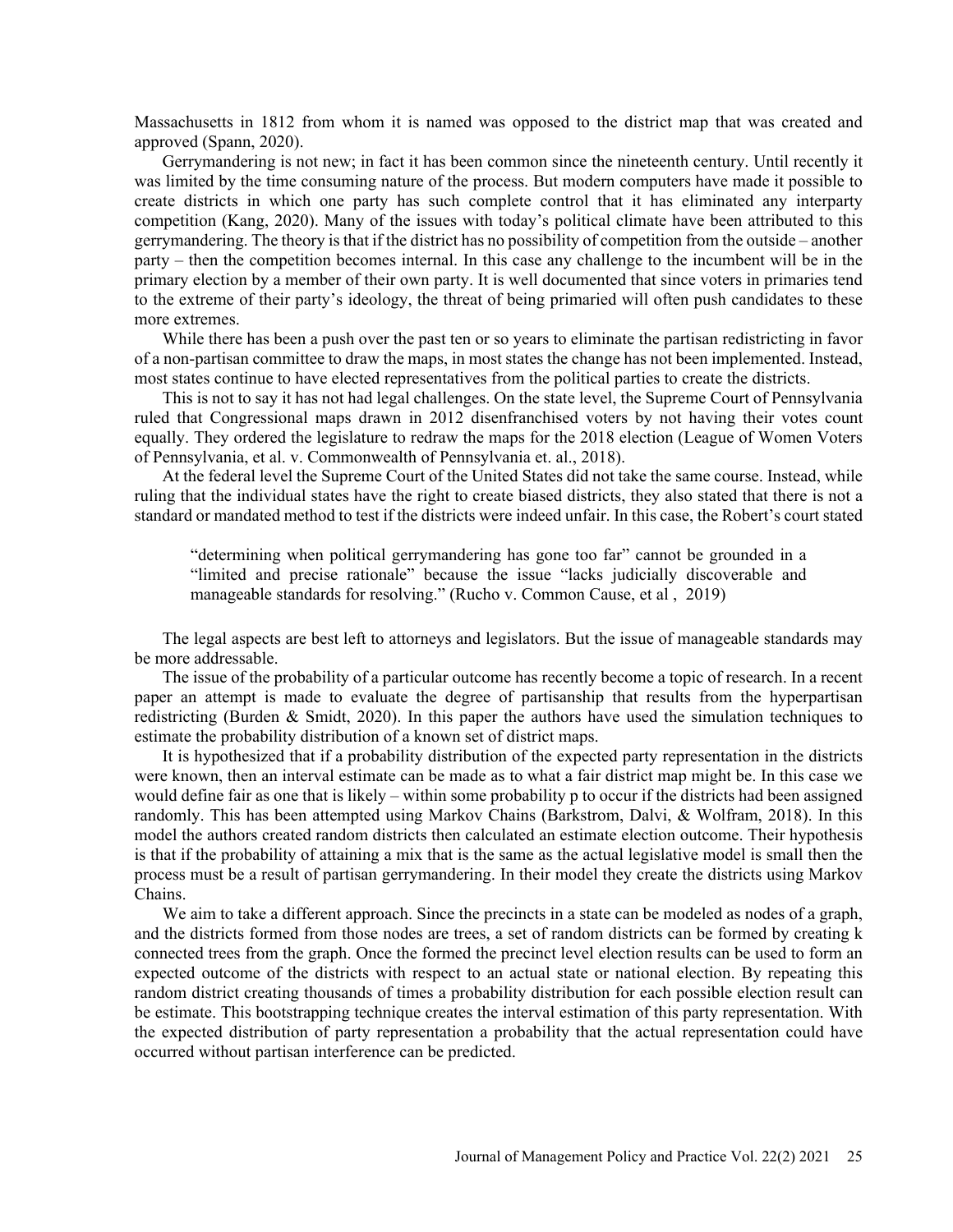### **METHODOLOGY**

There are two parts to the development of the interval estimate of party representation: the network graph and a set of N trees formed from the graph, and the estimation of the probability distribution. The probability distribution will be estimated using a Monte Carlo technique known as bootstrapping. The development of the N trees will be the application to which the bootstrapping will be applied.

Bootstrapping is a simulation technique in which you generate random values that represent the outcome of a process(Murphy, 2012). With each iteration the outcome is recorded. By repeating the random number generation thousands or even millions of times, the frequency distribution of each outcome can be estimated. This relative frequency will be an estimate of the probability of that outcome.

For the bootstrapping, the random variable, **X** will be a tuple representing the number of representatives of each party. The sum of the two values will always be equal to the number of districts. Thus, if there are *N* districts then the sum of each value in  $X_k$  will equal *N*.

$$
X_k = (x_{k1}, x_{k2})
$$
\n<sup>(1)</sup>

$$
N = x_{k1} + x_{k2} \tag{2}
$$

This creates a probability distribution with the random variables

$$
X = \{(0, N), (1, N - 1), \cdots, (N, 0)\}\tag{3}
$$

Each outcome will have a probability estimated by the bootstrapping. This involves generating random numbers to determine the outcome – in this case the number of representatives from each party. For each outcome a frequency is generated by the simple matter of counting the number of times each outcome occurs. The probability is then estimated as the relative frequency,

$$
P(X_k = (x_{k1}, x_{k2})) = \frac{f_k}{n}
$$
 (4)

where n is the number of times that the simulation is run. The individual outcomes will be generated by creating random trees from a network graph that describes the state.

In this model, each voting district, heretofore a precinct, will be represented by a node on the graph. By creating an adjacency list of the nodes, random trees will be created. Each tree will represent a possible legislative district. The number of trees will thus be equal to the number of legislative districts, in this case N. As this is a simulation to determine the probability of a particular outcome tree, there will be no assumption that the trees are anything other than that they are connected. They will not be, nor are they intended to be, minimum cost trees (Wayne & Sedgewick, 2011).

Beginning with the unconnected graph where each node is a precinct, we will begin connecting them into a tree to form a district. Since the decision to stop adding nodes to the graph is determined by a preset population value, an accumulator for the population is set to zero. Then a currently unconnected node will be chosen at random and its population is added to the accumulator. Using the nodes in its current adjacency list, a second node is randomly selected, and a third and fourth until the tree is complete. Each time the population of the additional precinct is added to the accumulator. The process is repeated until a maximum population threshold is reached.

Once the first district – the first tree – is created, the process will be repeated starting with another, currently unconnected, node. This tree creation will be repeated until N districts have been formed.

The N trees create the legislative districts, but the goal is the probability distribution of the political party representation. After each district is created, we will use a vote total for each candidate from all of the precincts to determine the district's winning party by popular vote. Once all districts are constructed,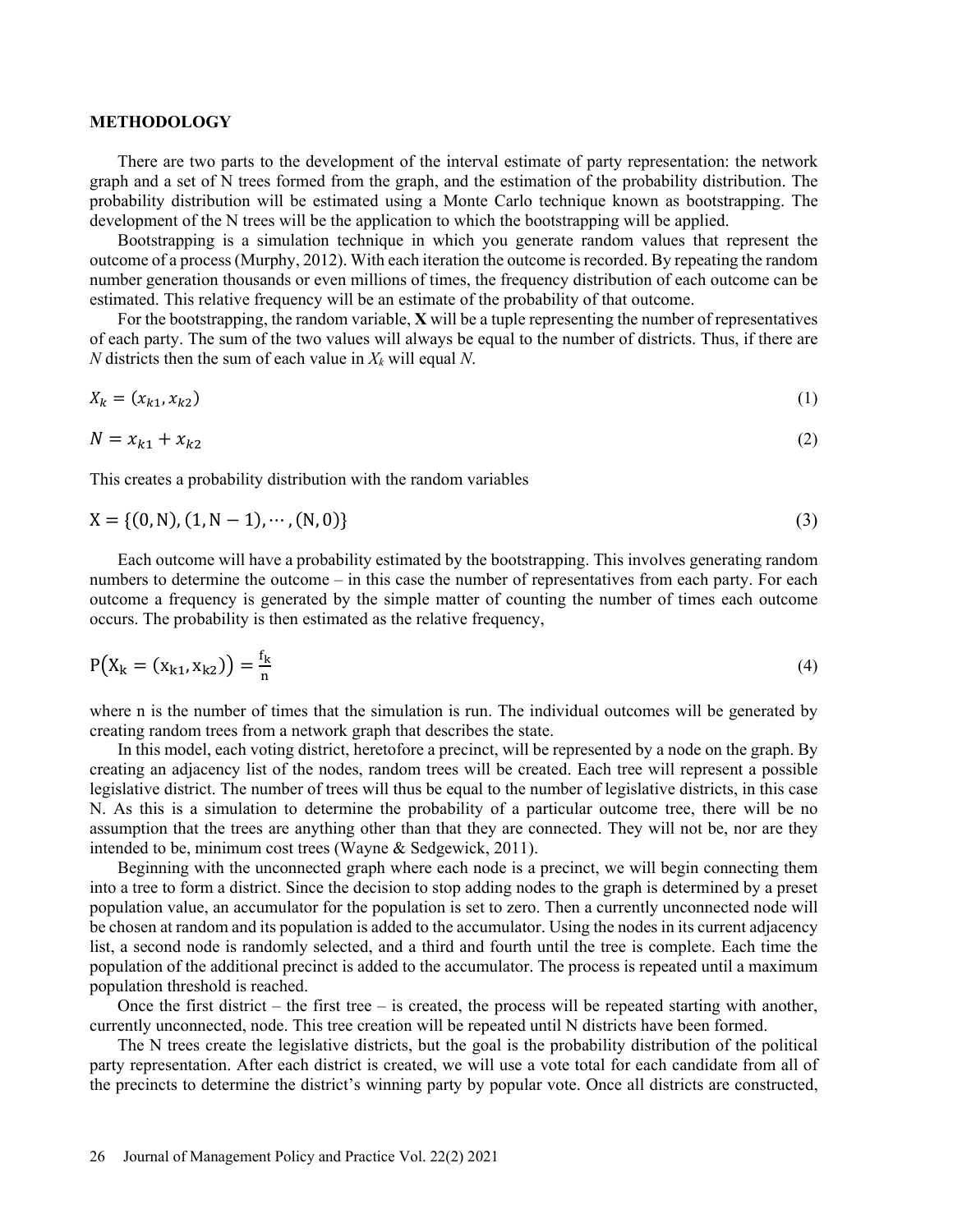we will record the number of Republican districts and number of democratic districts in the region. This will be a single outcome for the probability distribution.

Each time that the party representation is calculated the accumulator for that outcome is incremented. By repeating this process n times the discrete probability distribution of the party representations will be estimated.

This probability distribution can now be used to predict the probability that the current arrangement could happen by random assignment. If this probability is small, then a statistical argument can be made that the hypothesis of no bias is invalid and should be rejected. This could be done for both the federal districts, state districts, state senate districts, or any state. To test the algorithm, a data file will be created of random precincts. Each precinct will have an ID, a population, an adjacency list of its surrounding precincts, the number of Republican votes and the number of Democratic votes.

The inputs to the model are the maximum regional population size *m*, the desired number of districts *N*, and the desired number of runs in the simulation, *n*. Throughout each run, the program maintains an adjacency list for all of the unconnected precincts. Note that by definition, two precincts are adjacent if they have at least one vertex in common. As precincts are added to districts in a run, they are removed from the adjacency list. The adjacency list is reset at the beginning of each run.

A tree object represents each tree (district). The object contains the following attributes, which are each dynamically modified throughout the district construction process:

- nodes: a list of precincts included in the district
- choices: a list of precincts outside of the district that are adjacent to at least one precinct within the district. This yields possible choices for selecting a new precinct to add to the district.
- population: the total population of the district
- $r_k$ : the total number of Republican votes in district  $k$
- *dk*: the total number of Democrat votes in district *k*

As the outcomes  $X_k = (x_{k1}, x_{k2})$  are updated throughout the simulation, the program maintains a list *d* of length  $n+1$ . The value at index i of the list,  $d_k[i]$ , is the number of times that a region has *i* Democratic district wins in the run. Once a region is created and the winning party of each district decided, the *dk[i]* list is updated accordingly – if the region has *i* predominantly Democratic districts, then  $d_k[i]$  is increased by one. At this point, the adjacency list is reset to contain all precincts again; new regions are created and processed according to the procedures outlined above until the script reaches the specified number of runs. Once all of the regions have been constructed, the program generates a probability distribution from the information stored in the d list. The first two columns correspond respectively to the number of Democratic districts and number of Republican districts that could occur in a run. The third column reports the frequency - that is, the number of times that the arrangement defined in the first two columns occurs (notice that the frequency for row *i* simply corresponds to *dwins[i]*). The fourth column converts this frequency to a probability, dividing by the number of runs.

# **TABLE 1 STRUCTURE OF TABLE GENERATED BY SCRIPT THAT DISPLAYS PROBABILITY DISTRIBUTION**

|    |   | dk[0] | dk[0]/n |
|----|---|-------|---------|
|    | N | dk[1] | dk[1]/n |
|    |   |       |         |
| ıı |   | dk[N] | dk[N]/n |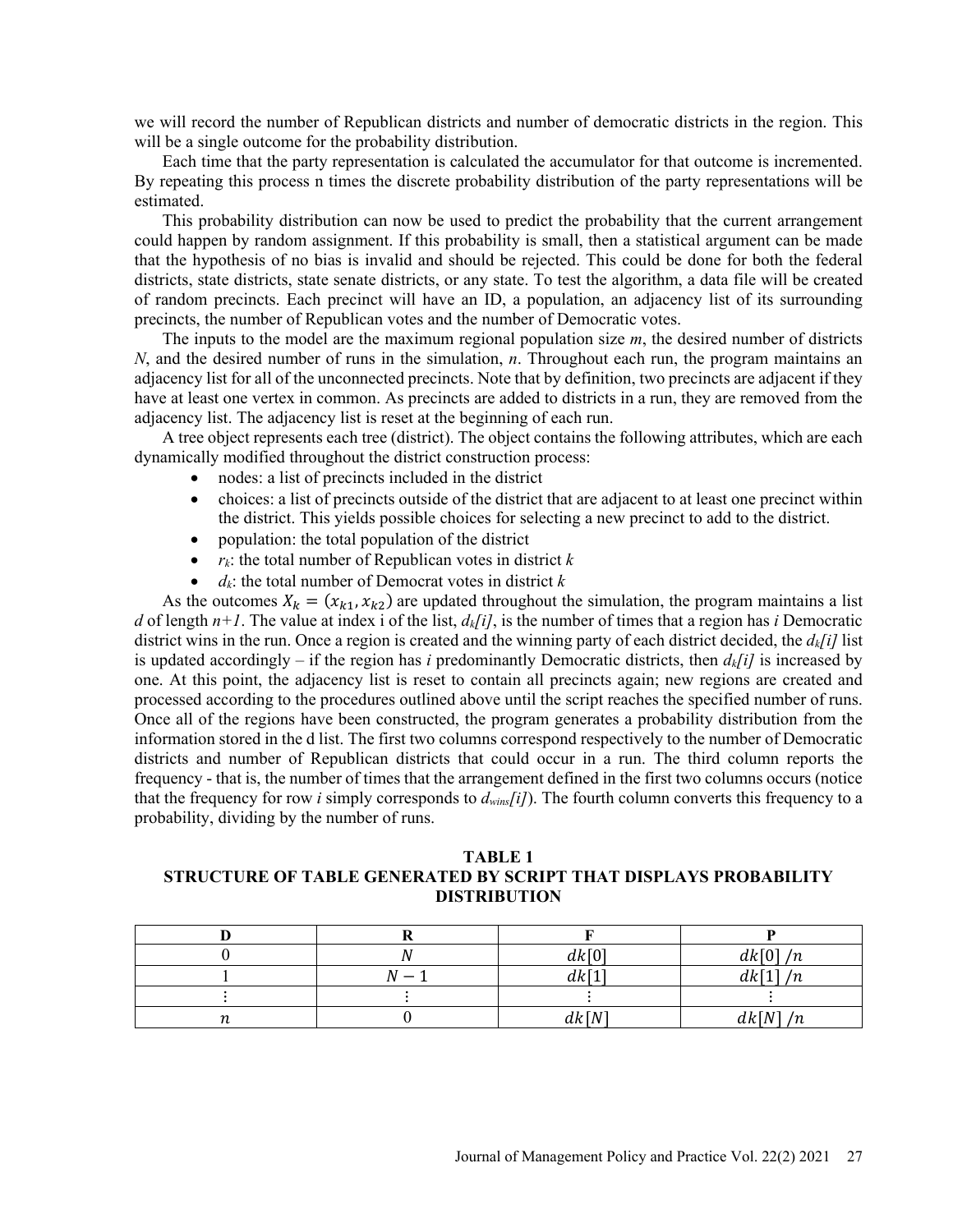# **RESULTS**

We ran the simulation on a set of sample precinct data for the geographic district modeled by the network given below.



In this example, the population for a precinct is uniformly distributed between 500 and 1500. The number of Republican votes is uniformly distributed between 25% to 75% of the corresponding precinct's population, and the remainder of the precinct's population is accounted for by the other party.

| ID             | <b>POP</b> | <b>ADJ</b> List | Rep | Dem |
|----------------|------------|-----------------|-----|-----|
| $\theta$       | 1411       | 134             | 656 | 755 |
|                | 971        | 0245            | 541 | 430 |
| $\overline{2}$ | 1163       | 1456            | 319 | 844 |
| 3              | 744        | 0478            | 397 | 347 |
| $\overline{4}$ | 760        | 012358          | 276 | 484 |
| 5              | 625        | 124689          | 216 | 409 |
| 6              | 1329       | 2589            | 975 | 354 |
| 7              | 1006       | 38              | 592 | 414 |
| 8              | 1379       | 345679          | 897 | 482 |
| 9              | 1073       | 568             | 537 | 536 |

**TABLE 2 DATA FOR THE EVALUATED REGION**

We ran the simulation on this data set with a maximum population size of 10,000, 3 districts per region, and 10,000 total runs. The probability distribution generated by the simulation for the data set was generated and is shown in table 3.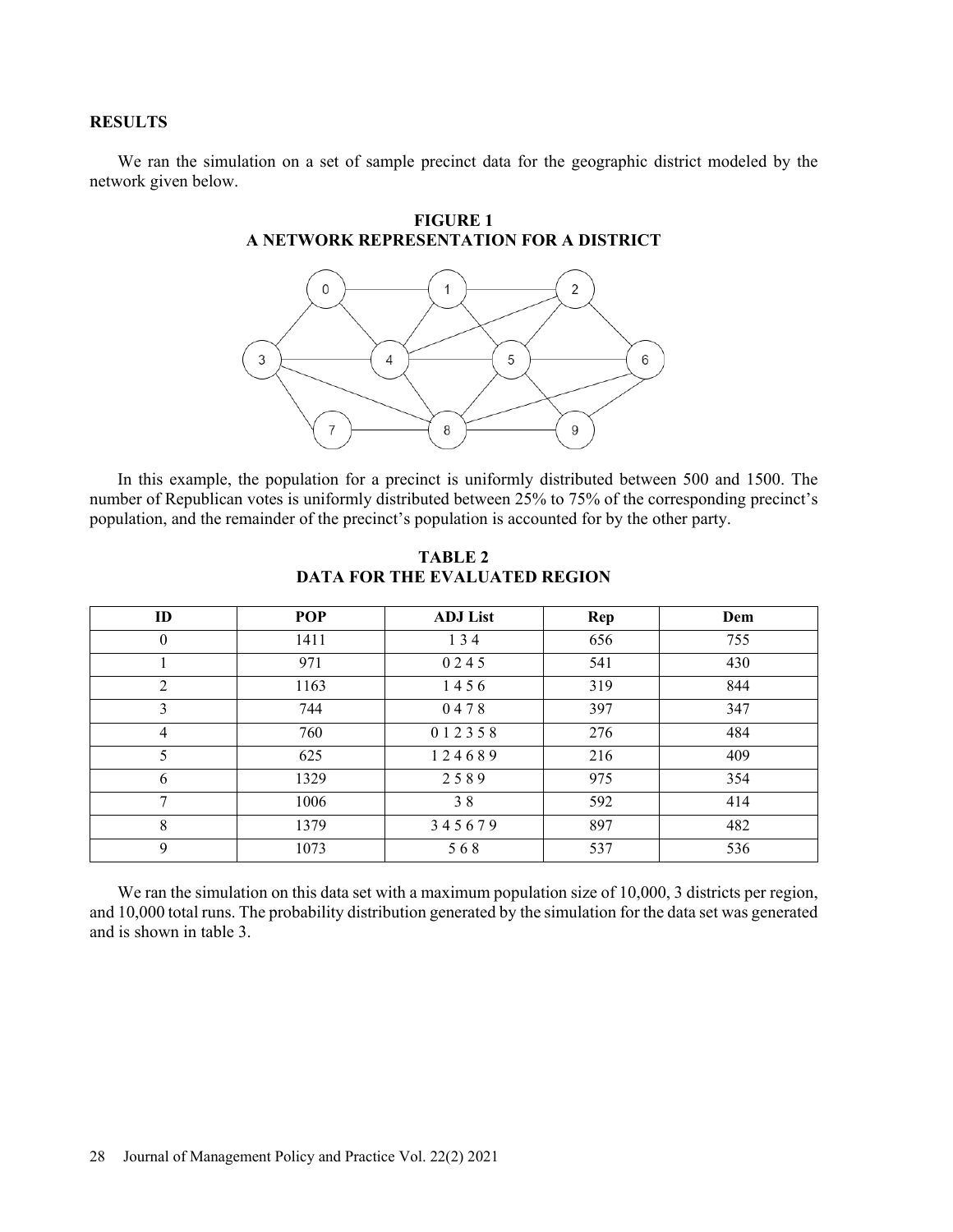**TABLE 3 PROBABILITY DISTRIBUTION GENERATED FOR THE GIVEN GEOGRAPHIC DISTRICT**

|  | 1074       | 0.1074 |
|--|------------|--------|
|  | 6117       | 0.6117 |
|  | 2762       | 0.2762 |
|  | $\epsilon$ | 0.0047 |

**FIGURE 2 PROBABILITY DENSITY FUNCTION FOR D**



Of all ten precincts in the example given above, four of them have a democratic majority. The expected value of D is 1.1782, while the expected value of R is 1.8218. The most likely outcome is 1 D, 2 R; the least likely outcome is 3 Democrats, 0 Republicans.

The original question posed by the Supreme Court opinion was whether it can be shown that the redistricting was biased. From a statistical approach bias would be determined by whether or not it would be reasonable to accept that the districting results would be expected to happen. Using a critical value of 5% we can expect the three Democratic representatives to happen less than 5% of the time. As such we would reject a hypothesis that a three Democrat, zero Republican redistricting was not gerrymandered to provide partisan favoritism.

## **CONCLUSIONS**

In the case of an election in the provided region, it is most likely that a Republican candidate would win the region. In particular, it is very unlikely that all three regions would be dominated by the Democratic party.

We are currently in the process of setting up and conducting the simulation on historical data for Pennsylvania. We began the process by writing a Python script that reads in shapefiles containing data for each of Pennsylvania's precincts. The resulting data set contained data for 9253 precincts, each with an id, name, population, and adjacency list. After obtaining voting data for each precinct, we will perform the same simulation but now with eighteen districts per run.

The distribution generated by the simulation will then be used to determine the probability of an associated historical outcome occurring. If historical records reveal an outcome that is unlikely by random assignment according to the distribution, we reject the hypothesis of no partisan gerrymandering and conclude that there is statistically significant evidence that the historical election's district map is unfair.